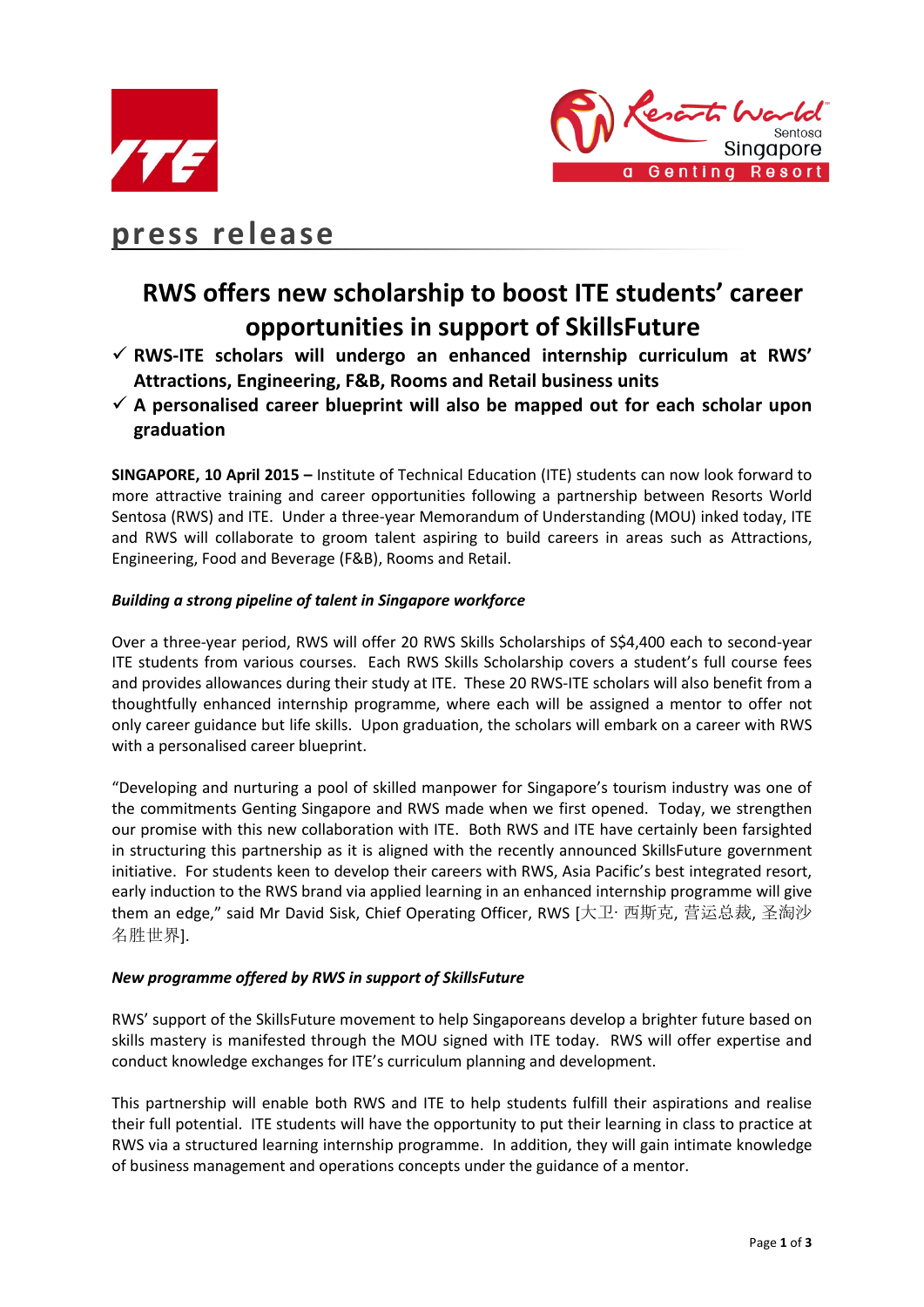Upon graduation, the RWS-ITE scholars will embark on a career with RWS with a personalised career blueprint that allows them to progress based on their aspirations and performance. They also stand to enjoy a higher starting salary in recognition of their work experience gained during their internships with RWS. As part of their career development, RWS will also sponsor them for further education and training.

Mr Bruce Poh, Director and CEO, ITE, [傅玉发, 局长兼总裁, 工艺教育局] appreciates RWS' commitment in developing ITE students to be work-ready. He shared, "With greater focus on applied learning, the partnership with RWS is timely, to recognise the value of skills and structured workplace learning. Our interests lie in the success of our graduates to broaden and deepen the skills learnt at ITE. We are heartened that RWS shares a similar value in partnering us to develop the potential of our future workforce."

– Ends –

### **NOTES TO EDITOR:**

Please use the following photo caption for visual.



Mr David Sisk, Chief Operating Officer, RWS, signed the MOU with Mr Bruce Poh, Director and CEO, ITE. (Photo Credit: ITE)

#### **ABOUT RESORTS WORLD SENTOSA**



Resorts World Sentosa (RWS), Asia's ultimate destination resort, is located on Singapore's resort island of Sentosa. 2015 marks the resort's fifth anniversary, and RWS will celebrate with a line-up of new offerings and special promotions. Spanning 49 hectares, RWS is home to key attractions including the region's firstand-only Universal Studios theme park, S.E.A. Aquarium (one of the world's largest aquariums), Adventure Cove Waterpark and Dolphin Island. Other attractions

include a Maritime Experiential Museum, an award-winning destination spa, a casino, six unique hotels, the Resorts World Convention Centre, celebrity chef restaurants, and specialty retail outlets. The resort also offers world-class entertainment, from original resident productions to concerts and public shows such as the Crane Dance and the Lake of Dreams. RWS has been named "Best Integrated Resort" since 2011 for four consecutive years at the TTG Travel Awards which recognises the best of Asia-Pacific's travel industry.

RWS is wholly owned by Genting Singapore, a company of the Genting Group. For more information, please visi[t www.rwsentosa.com.](http://www.rwsentosa.com/)

1 /ResortsWorldatSentosa B @rwsentosa www.rwsentosablog.com